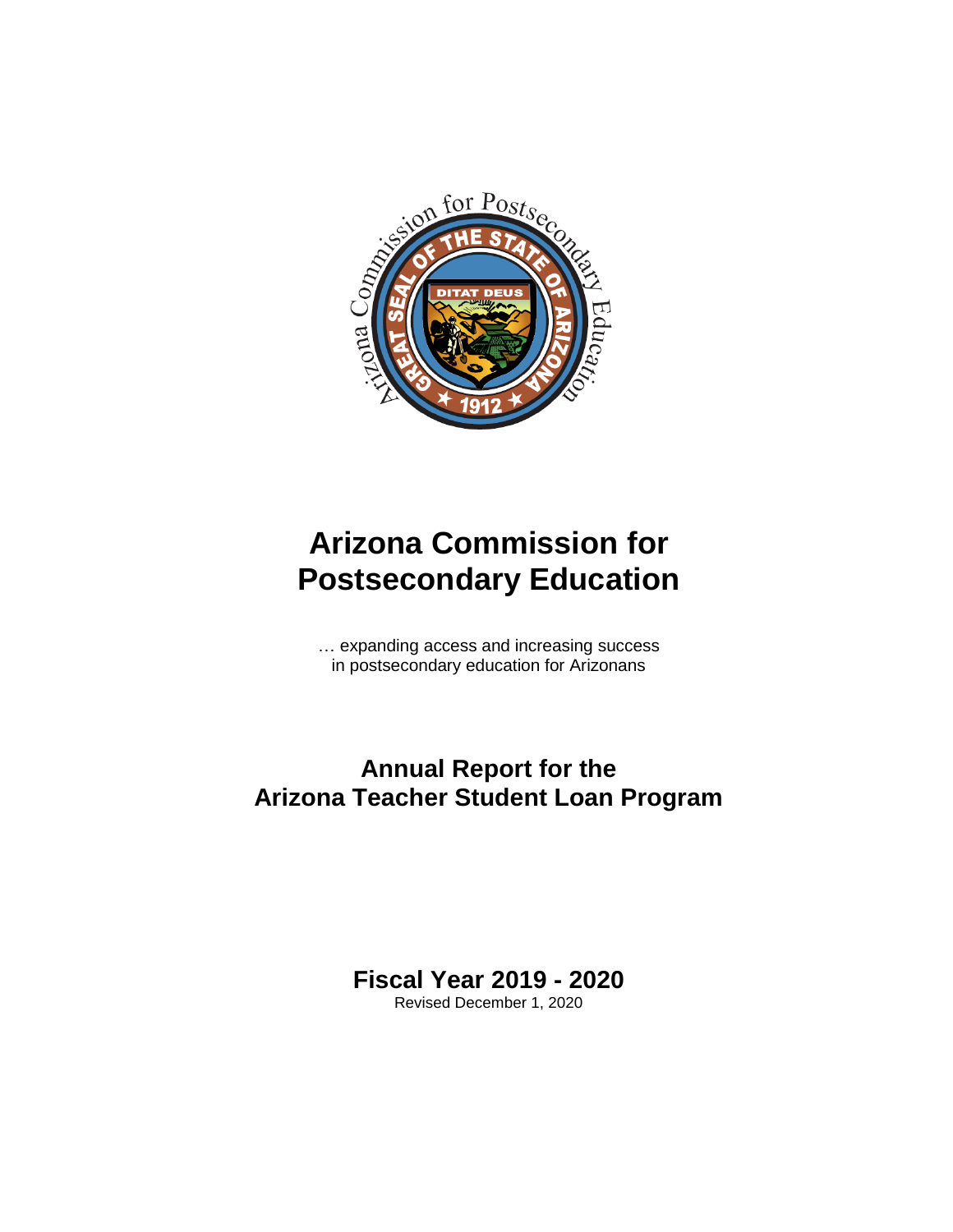## **Arizona Commission for Postsecondary Education**



1740 W. Adams, Suite 3009 Phoenix, Arizona 85007 Tel: (602) 542-7230 Email[: acpe@azhighered.gov](mailto:acpe@azhighered.gov) | Website: [https://highered.az.gov](https://highered.az.gov/)

December 1, 2020

The Honorable Doug Ducey, Governor The Honorable Katie Hobbs, Secretary of State The Honorable Karen Fann, President of the Senate The Honorable Russell Bowers, Speaker of the House of Representatives

On behalf of the Arizona Commission for Postsecondary Education (ACPE), I respectfully submit the enclosed annual report for the Arizona Teacher Student Loan Program formerly known as the Math, Science, and Special Education Teacher Loan Forgiveness Program (MSSE). The ACPE Commissioners and staff remain committed to investing themselves in the work of higher education through their mission of *increasing access and expanding success in postsecondary education for Arizonans*. This report reflects that commitment.

Established in the 2007 legislative session, the MSSE Program was designed to solve two problems: (1) an Arizona teacher shortage in specific areas and (2) novice teachers leaving the profession due to burdensome loan debt and modest pay. During the 2017 Fifty-Third Legislature, First Regular Session, Senate Bill 1040 made significant changes along with renaming the program to the Arizona Teacher Student Loan Program. The program changes described in the report became effective in FY 2018. In addition, this report includes a description of the program, the number of applicants, the number of loan recipients, the qualifying institutions they attended, the name of the K-12 school where loan recipients are employed, and the number of good cause exceptions requested/granted.

The Arizona Teacher Student Loan Program is designed to attract quality students into teaching preparation programs who will take on the mission of service in order to repay their obligation. The report outlines the success of the program in attracting and retaining teachers in the fields most needed.

A copy of the annual report and more detailed information about the Arizona Commission for Postsecondary Education, its administrative functions, initiatives and its collaboration and partnerships are available on [https://highered.az.gov](https://highered.az.gov/) or by contacting our office at 602.542.7230.

Respectfully Submitted,

Dand tel

Daniel Helm, Interim Executive Director Arizona Commission for Postsecondary Education

cc: Brook White, Senate Senior Policy Advisor Roxanna Pitones, Senate Education Policy Advisor Brendan Foland, House Education Policy Advisor Kelsey Jahntz, House Majority Policy Advisor Chase Houser, House Research Analyst Alexis Pagel, JLBC Fiscal Analyst Blake Dodd, OSPB Budget Analyst Susan Leach-Murray, Librarian, AZ Library, Archives, and Public Records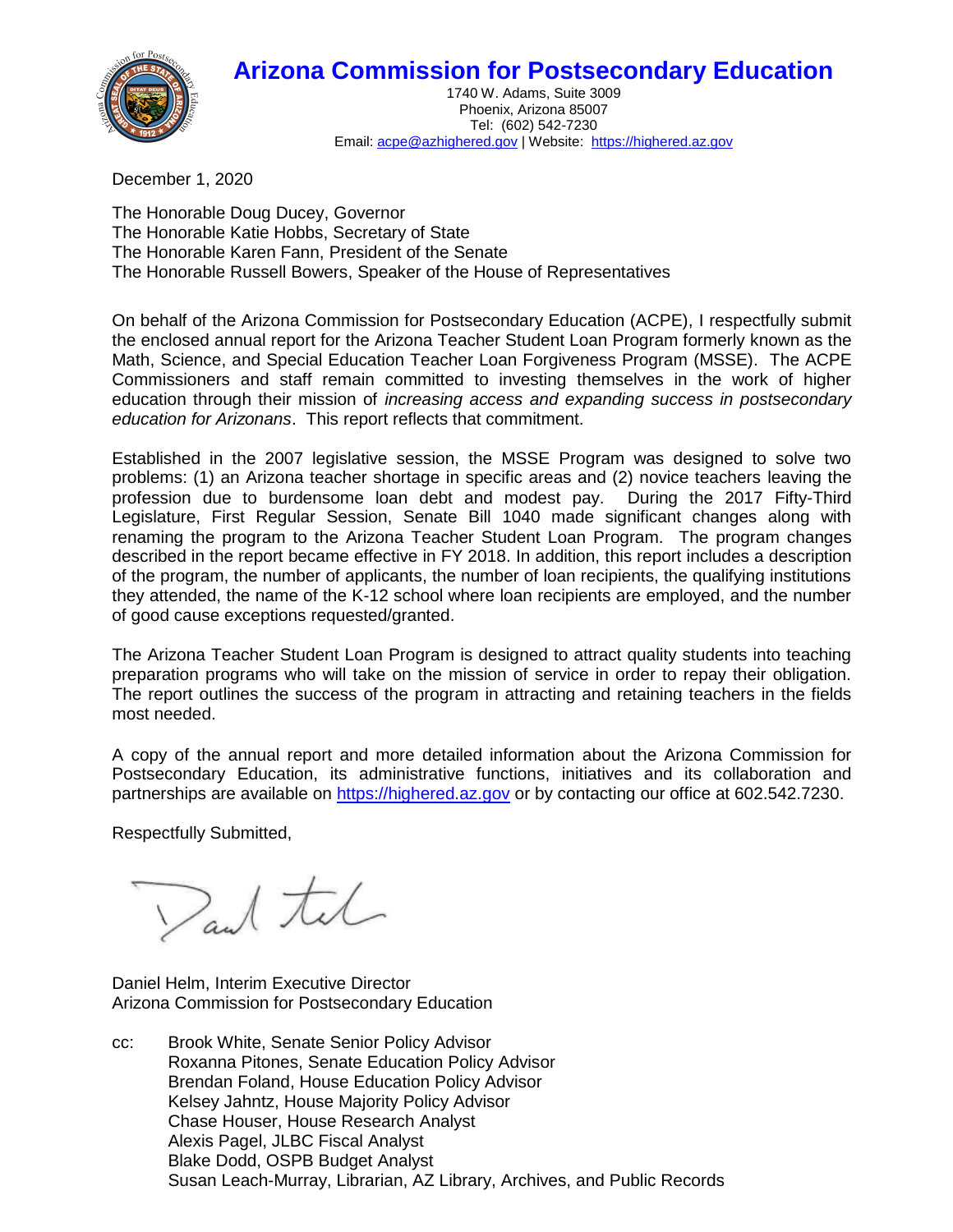#### **The Arizona Commission for Postsecondary Education (ACPE) Arizona Teacher Student Loan Program FY 2019-2020 Annual Report**

Revised December 1, 2020 Daniel Helm, Interim Executive Director

#### **Introduction and Description of the Program**

The Math, Science, and Special Education Teacher Loan Forgiveness Program (MSSE) was created in 2007. During the 2017 Fifty-Third Legislature, First Regular Session, Senate Bill 1040 made significant changes along with renaming the program to the Arizona Teacher Student Loan Program (ATSLP). Effective FY 2018, the changes were:

- 1. Elimination of the service area of teaching in elementary schools that are located in geographic areas that are experiencing a shortage of teachers,
- 2. Inclusion of three additional service areas: low-income schools, rural schools, or schools located on an Indian reservation,
- 3. Inclusion of students who are pursuing a teaching certificate through an alternative teacher certificate program as eligible students for the forgivable loan,
- 4. Inclusion of students who have a bachelor's degree and are in an alternative teacher certification program as eligible students for the forgivable loan, and
- 5. The allocation of forty percent of the annual amount appropriated to students who agree to provide instruction in a low-income school, rural school, or a school located on an Indian reservation.

During FY 2020, this student-centered, need-based forgivable loan was designed to increase the number of teachers in Arizona's public K-12 system in the following areas: math, science, special education, low-income schools, rural schools, or schools located on an Indian reservation. The forgivable loan supports and encourages Arizona resident college students to take on a mission of service in order to repay their obligation by pursuing a teaching career in identified high need areas and to remain in the State after graduation. Forgivable loans to help defray the cost of tuition, fees, and instructional materials were granted to eligible junior or senior undergraduate education majors and students enrolled in an alternative teacher certificate program offered at qualifying postsecondary education institutions in the State. Additionally, students must complete the Free Application for Federal Student Aid (FAFSA). The maximum forgivable loan is \$7,000 per academic year for up to three years. To have the loan forgiven, students must sign a promissory note each year agreeing to teach in select service areas in a public K-12 school in Arizona for the number of years they received the loan funding plus one year. The selected service areas in FY 2020 are math, science, special education, or a low-income school, rural school, or a school located on an Indian reservation. Students who do not meet the forgiveness criteria must repay the amount borrowed plus any interest.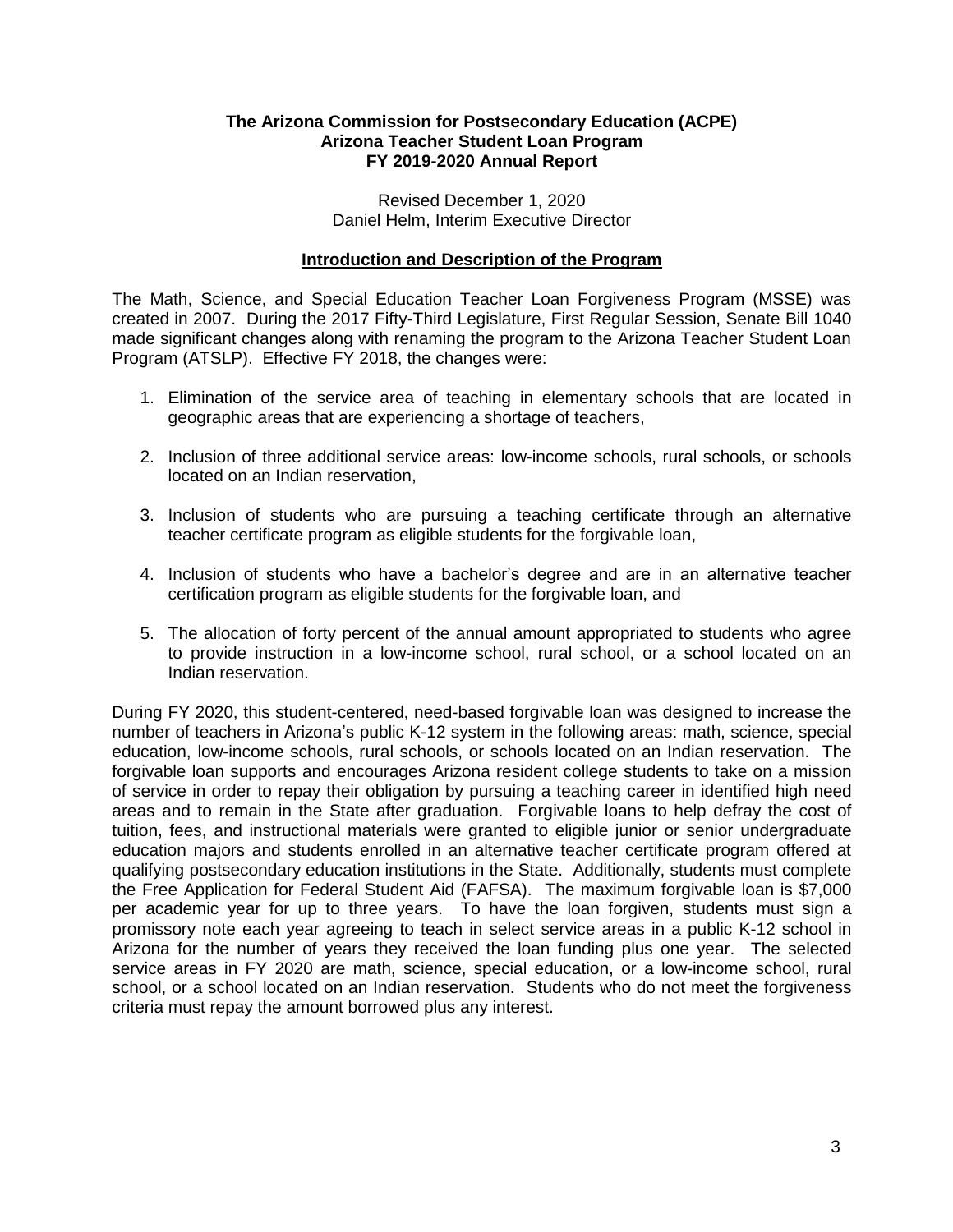#### **Who Benefited from the Forgivable Loan?**

In FY 2020 ATSLP loans were disbursed to 43 students, 24 loans to initial recipients ( $1<sup>st</sup>$  time recipients) and 19 loans to continuing recipients (prior recipients). The loan recipients attended both public and private postsecondary institutions for a total disbursement of \$217,364.29. The table below provides a student profile for those who received loans in FY 2020.

|  | <b>ATSLP FY 2020 Student Profile</b> |  |
|--|--------------------------------------|--|
|--|--------------------------------------|--|

| <b>Total</b><br><b>Applicants</b> | Total<br><b>Recipients</b> | Total<br><b>Disbursement</b> | <b>Average Loan</b><br><b>Amount</b> | Average<br>Age of<br><b>Recipients</b> | <b>Initial</b><br><b>Recipients</b> | Continuing<br><b>Recipients</b> | Good<br>Cause<br><b>Exceptions</b> |
|-----------------------------------|----------------------------|------------------------------|--------------------------------------|----------------------------------------|-------------------------------------|---------------------------------|------------------------------------|
| 49                                | 43                         | \$217,364.29                 | \$5,055                              | 31                                     | 24                                  | 19                              | 0                                  |

The difference between the total applicants and the total recipients is comprised of six applicants who did not meet program requirements.

The following pie charts represent a breakout of the institutions the 43 loan recipients attended and the areas recipients indicated that they would be teaching.



#### **Recipients by Institution in FY 2020**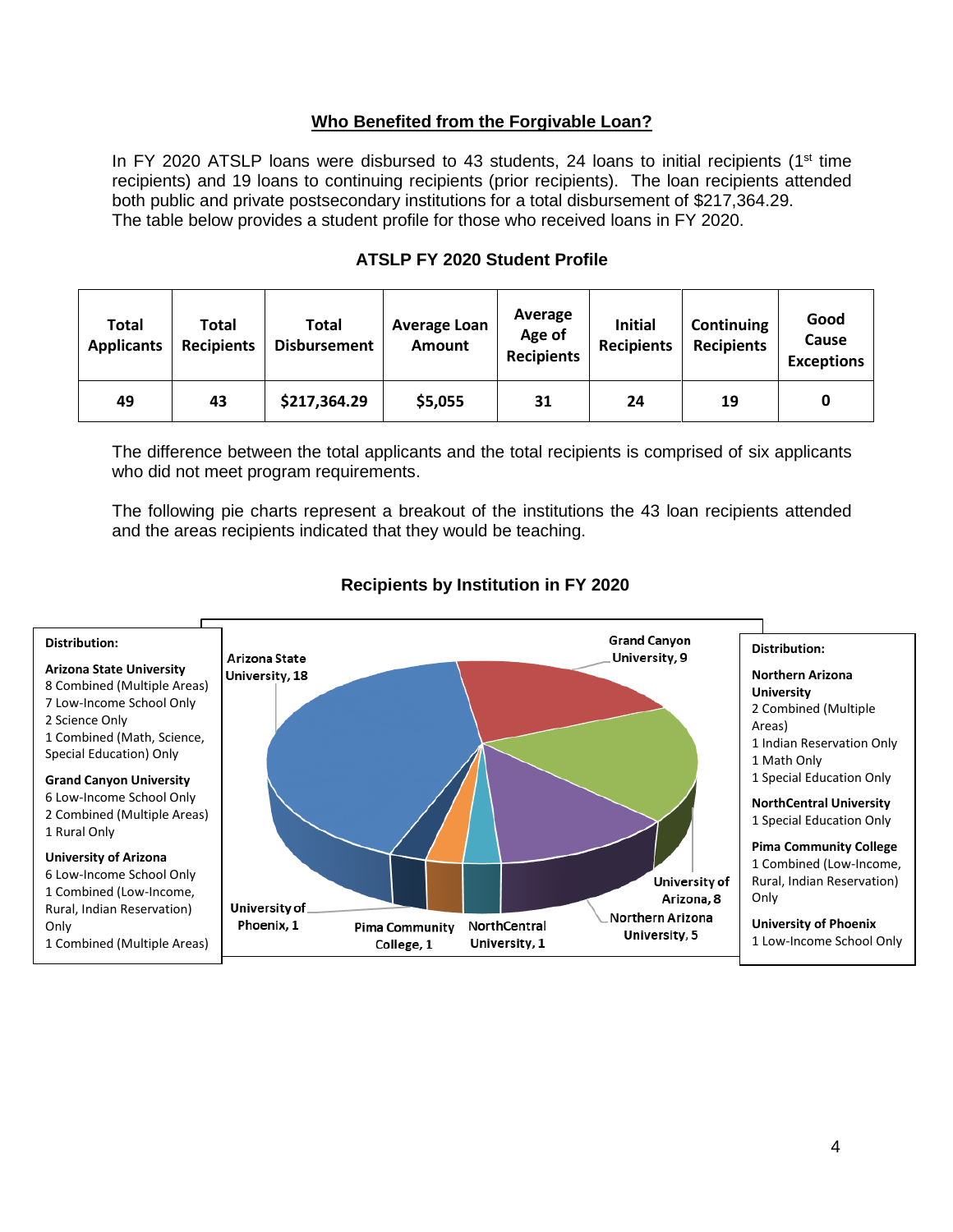

### **Recipients by Subject/Location in FY 2020**

### **Status of Recipients in ATSLP from Inception through FY 2020**

Tracking responsibilities are significant for ATSLP as each loan recipient is required to be tracked between seven to eleven years, depending on the number of years each student received funding. For students who enter into repayment, the relationship can increase up to 15 years. With the conclusion of FY 2020, 412 students have participated in ATSLP since its inception in 2007.





In the graphs above 271 (65.8%) loan recipients are or have been teachers. Of those 271 teachers 228 (55.3%) have had their loan forgiven, while 43 (10.4%) are still working on loan forgiveness, with the prospect of an additional 77 (18.7%) loan recipients becoming teachers.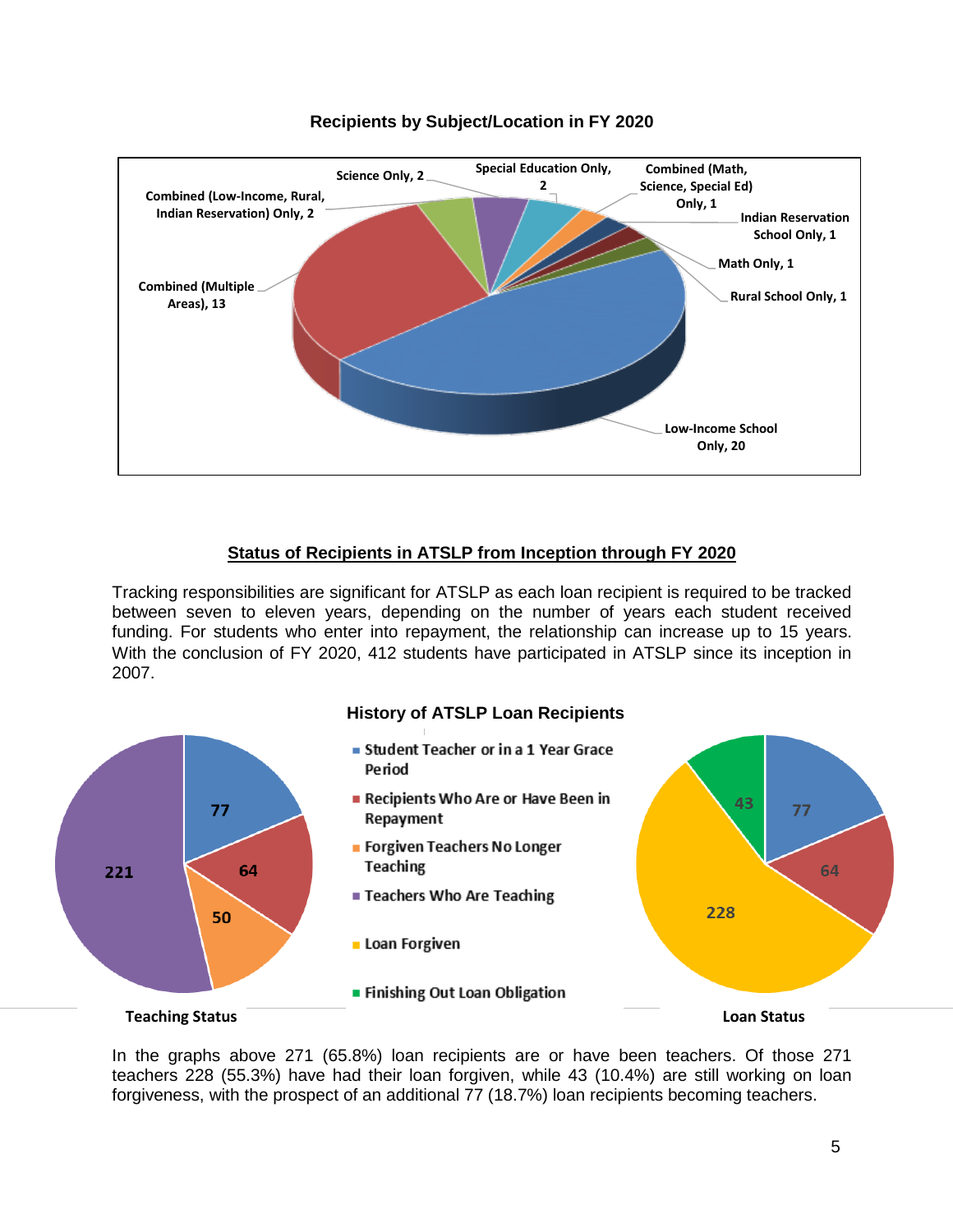In FY 2021 the Commission will continue collecting the five-year teacher retention data for the 86 individuals whose loans have been forgiven through teaching.

The following is a list of the public K-12 schools in Arizona at which the 43 currently teaching loan recipients are employed.

| <b>School</b>                        | <b>School City</b> | <b>Subject Taught</b>                          |
|--------------------------------------|--------------------|------------------------------------------------|
| La Joya Community High School        | Avondale           | Low Income School                              |
| West Point High School               | Avondale           | Science                                        |
| <b>Buckeye Elementary School</b>     | <b>Buckeye</b>     | <b>Special Education</b>                       |
| <b>Buckeye Union High School</b>     | <b>Buckeye</b>     | Low Income School                              |
| Rainbow Valley Elementary Sch.       | <b>Buckeye</b>     | <b>Special Education</b>                       |
| Liberty Traditional Saddleback       | Douglas            | Low Income School                              |
| Elfrida Elementary School            | Elfrida            | <b>Rural School</b>                            |
| Eva Marshall Magnet Elementary       | Flagstaff          | <b>Special Education</b>                       |
| <b>STAR School</b>                   | Flagstaff          | Low Income School                              |
| American Leadership Academy          | Gilbert            | Science                                        |
| Cactus High School                   | Glendale           | Math                                           |
| Deer Valley High School              | Glendale           | Science                                        |
| Desert Sky Middle School             | Glendale           | <b>Special Education</b>                       |
| Greenway High School                 | Glendale           | Low Income School                              |
| <b>Sunset Elementary School</b>      | Glendale           | <b>Elementary Education - Geographic Short</b> |
| Wildflower Elementary School         | Goodyear           | Geographic Shortage Area Elementary            |
| <b>Continental Elementary School</b> | Green<br>Valley    | Science                                        |
| Eisenhower Ctr. for Innovation       | Mesa               | <b>Special Education</b>                       |
| <b>Holmes Elementary School</b>      | Mesa               | Low Income School                              |
| Longfellow Elementary School         | Mesa               | <b>Special Education</b>                       |
| Poston Jr High School                | Mesa               | Science                                        |
| Peoria Accelerated High School       | Peoria             | Math & Special Education                       |

#### **K-12 Schools where ATSLP (MSSE) Graduates Served their Teaching Obligation in FY 2020**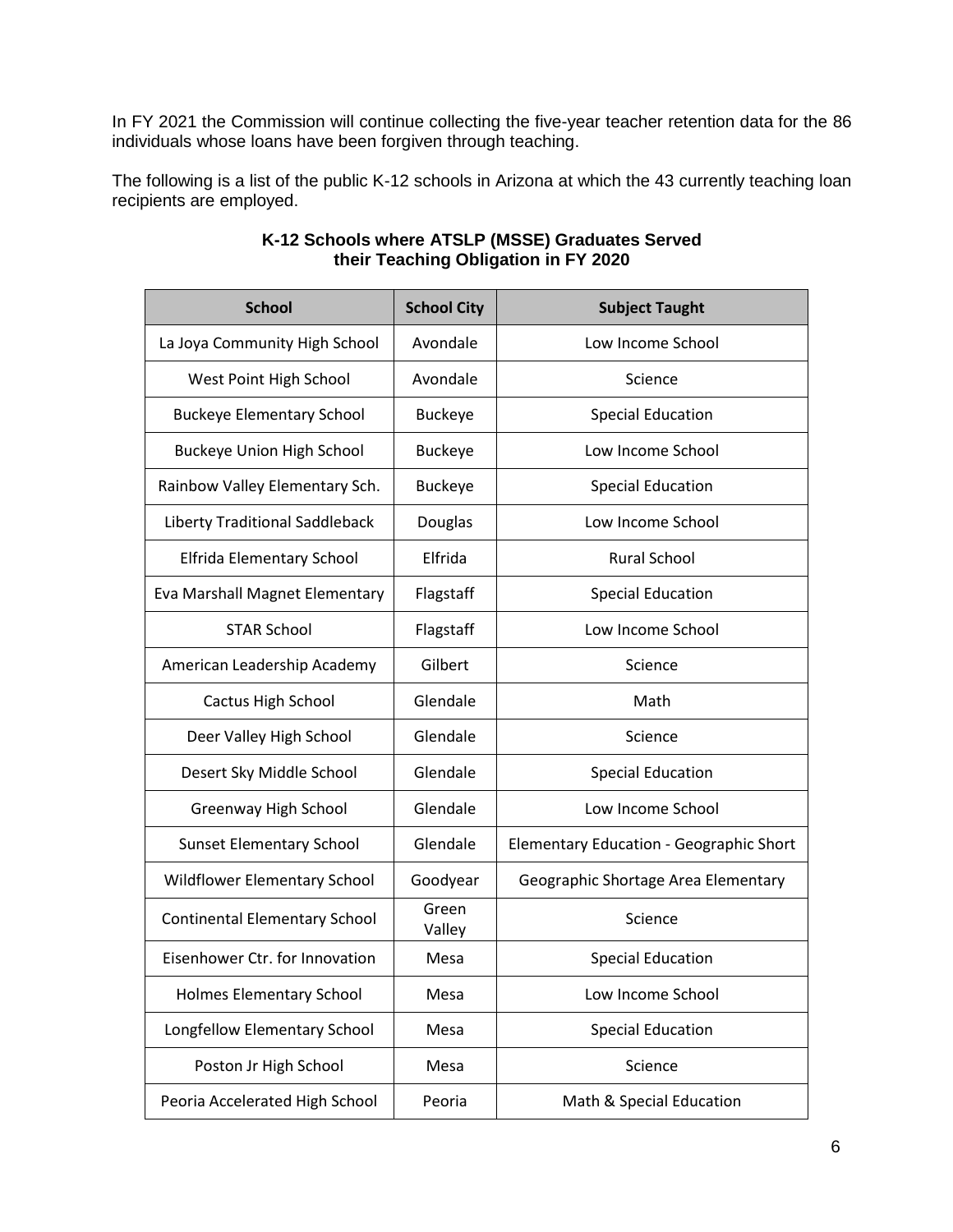| Peoria High School                 | Peoria         | <b>Special Education</b>                |
|------------------------------------|----------------|-----------------------------------------|
| Altadena Middle School             | Phoenix        | Science                                 |
| <b>Chaparral Elementary School</b> | Phoenix        | <b>Special Education</b>                |
| Esperanza Elementary School        | Phoenix        | <b>Special Education</b>                |
| John F Kennedy Elementary Sch.     | Phoenix        | Low Income School                       |
| Manzanita Elementary School        | Phoenix        | Low Income School                       |
| Mirage Elementary School           | Phoenix        | <b>Special Education</b>                |
| Paradise Valley High School        | Phoenix        | <b>Special Education</b>                |
| Pendergast Elementary School       | Phoenix        | Math                                    |
| <b>Richard E Miller School</b>     | Phoenix        | Low Income School                       |
| William Sullivan Elementary Sch.   | Phoenix        | Elementary Education - Geographic Short |
| Yavapai Elementary School          | Scottsdale     | <b>Special Education</b>                |
| Second Mesa Day School             | Second<br>Mesa | <b>Tribal School</b>                    |
| Sonoran Heights Elementary Sch.    | Surprise       | <b>Special Education</b>                |
| <b>Curry Elementary School</b>     | Tempe          | <b>Special Education</b>                |
| Fees College Prep Middle School    | Tempe          | Science                                 |
| Booth-Fickett Magnet School        | Tucson         | Low Income School                       |
| L M Prince Elementary School       | Tucson         | Math                                    |
| Picture Rocks Elementary School    | Tucson         | Low Income School                       |
| Bonnie Brennan Elementary Sch.     | Winslow        | Low Income/Rural School                 |
| G W Carver Elementary School       | Yuma           | Low Income School                       |

#### **Conclusion**

ATSLP provides an important vehicle to shape student choices and bring new teachers to the profession in order to meet Arizona's teacher shortage needs. The program is designed to contribute to the teacher pipeline by financially assisting quality students already in teaching preparation programs:

- Who are enrolled at public postsecondary institutions but are not supported by the Arizona Teachers Academy,
- Who are enrolled at private postsecondary institutions,
- Who are enrolled in Alternative Certification Programs, and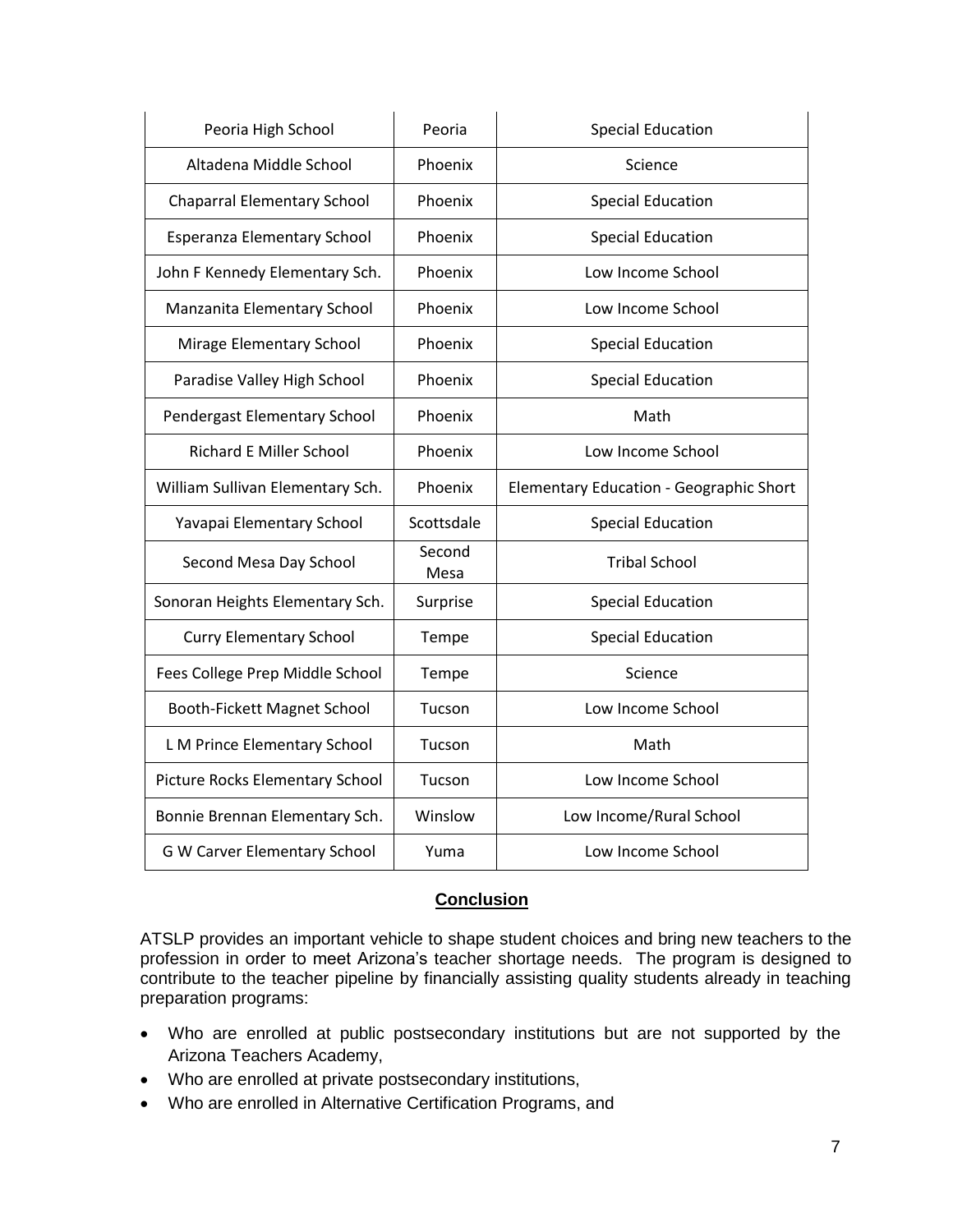Who will take on the mission of service in order to repay their ATSLP obligation.

Service can be accomplished in one of four ways:

- Teach in a low-income public school (sixty percent or more of the students are eligible for free or reduced price lunches),
- Teach in a rural county public school (a public school in this state that is located in a county with a population of less than three hundred thousand persons),
- Teach in an Arizona public school on an Indian reservation, or
- Teach in the fields of Math, Science, or Special Education in a public school in Arizona.

Teacher recruitment and retention contributes significantly to school success and Arizona is struggling in this area. For example, the August 30, 2020 Human Resources Professionals in Arizona Schools Survey<sup>1</sup> data clearly defined critical issues related to teacher shortages and retention. First, 28.13% or 1,728 teacher positions remained vacant a few weeks into the 2020- 2021 school year. Even more astonishing, the survey reported that 50.11%, or 3,079 teacher positions were filled by individuals who did not meet standard teaching requirements. Furthermore, the survey indicates that 751 teachers severed their employment as of August 30th.

Additionally, the U.S. Department of Education's nationwide Teacher Shortage Areas<sup>2</sup> report indicates that for the 2020-2021 school year Arizona is experiencing a shortage of teachers in the following areas.

| <b>Subject Matter</b>    | <b>Discipline</b>                     | <b>Grades</b>                                   |
|--------------------------|---------------------------------------|-------------------------------------------------|
| English as a Second      | <b>Bilingual Education</b>            | Pre-K, K, 1, 2, 3, 4, 5, 6, 7, 8, 9, 10, 11, 12 |
| Language                 |                                       |                                                 |
| English as a Second      | English as a Second Language          | Pre-K, K, 1, 2, 3, 4, 5, 6, 7, 8, 9, 10, 11, 12 |
| Language                 |                                       |                                                 |
| Language Arts            | English                               | 6, 7, 8                                         |
| <b>Mathematics</b>       | <b>Basic and Advanced Mathematics</b> | 6, 7, 8                                         |
| Science                  | Chemistry                             | 6, 7, 8, 9, 10, 11, 12                          |
| Science                  | Earth and Space Science               | 6, 7, 8, 9, 10, 11, 12                          |
| Science                  | <b>General Science</b>                | 6, 7, 8, 9, 10, 11, 12                          |
| Science                  | <b>General Science</b>                | 6, 7, 8, 9, 10, 11, 12                          |
| Science                  | <b>Physics</b>                        | 6, 7, 8, 9, 10, 11, 12                          |
| <b>Social Studies</b>    | History                               | 6, 7, 8                                         |
| <b>Special Education</b> | <b>Cross Categorical</b>              | Pre-K, K, 1, 2, 3, 4, 5, 6, 7, 8, 9, 10, 11, 12 |
| <b>Special Education</b> | Early Childhood                       | Pre-K, K, 1, 2, 3                               |
| <b>Special Education</b> | <b>Emotional Disabilities</b>         | Pre-K, K, 1, 2, 3, 4, 5, 6, 7, 8, 9, 10, 11, 12 |
| <b>Special Education</b> | <b>Generic Special Education</b>      | Pre-K, K, 1, 2, 3, 4, 5, 6, 7, 8, 9, 10, 11, 12 |
| <b>Special Education</b> | Severely and Profoundly               | Pre-K, K, 1, 2, 3, 4, 5, 6, 7, 8, 9, 10, 11, 12 |
|                          | Handicapped                           |                                                 |

<sup>1</sup> August 2020. "*Human Resources Professionals in Arizona Schools Survey*." Arizona School Personnel Administrators Association.

 $\overline{\phantom{a}}$ 

<sup>2</sup> "*Teacher Shortage Areas*." U.S. Department of Education.<https://tsa.ed.gov/#/home/>